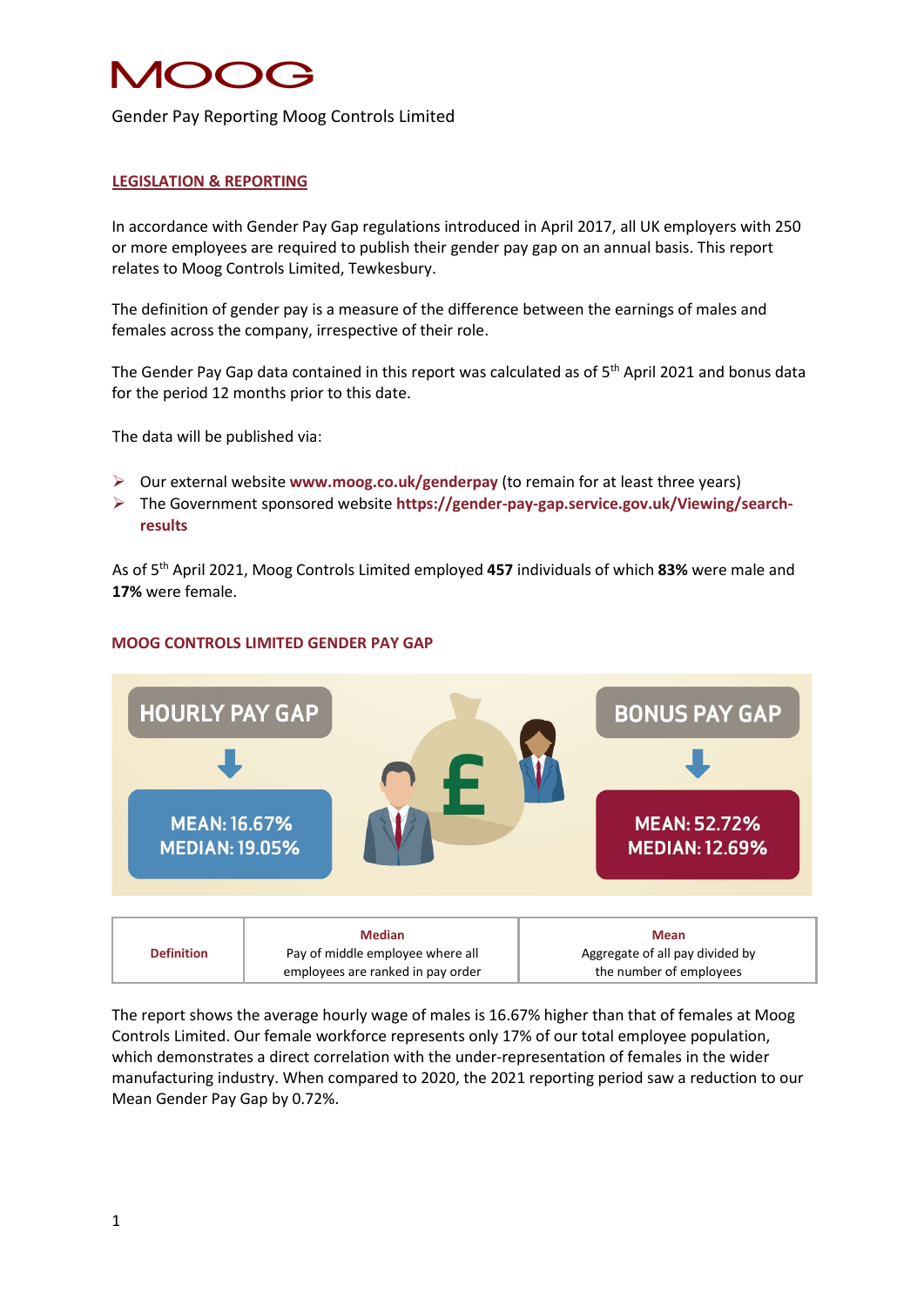# MOOG

Gender Pay Reporting Moog Controls Limited



The UK Office for National Statistics estimates a 15.4% mean gender pay gap across all industries, and whilst our mean gender average is above the anticipated national statistic, we understand this variance to be linked not only to the gender variances in our industry but also to the lower proportion of females in our senior management positions.



Moog is committed to equal opportunities for all employees, and therefore we believe we have robust pay structures and career ladders in place in defined areas of the business along with a consistent approach to salary evaluation.

## **HOW CAN WE IMPROVE OUR GENDER PAY GAP**

MOOG's pay approach supports the fair treatment and reward of all staff irrespective of gender. Our senior leadership team are committed to fair pay and continue to build on actions and initiatives including:

- $\triangleright$  Continued support for women returning to work through shared parental leave, job sharing, compressed hours, and part-time opportunities.
- $\triangleright$  Continued encouragement of female career progression through ongoing development conversations and opportunities with their line managers. For example, talent management schemes including leadership development and developing future leader programmes. We already have a strong performance management culture in place and actively encourage regular 1.1's and performance reviews.